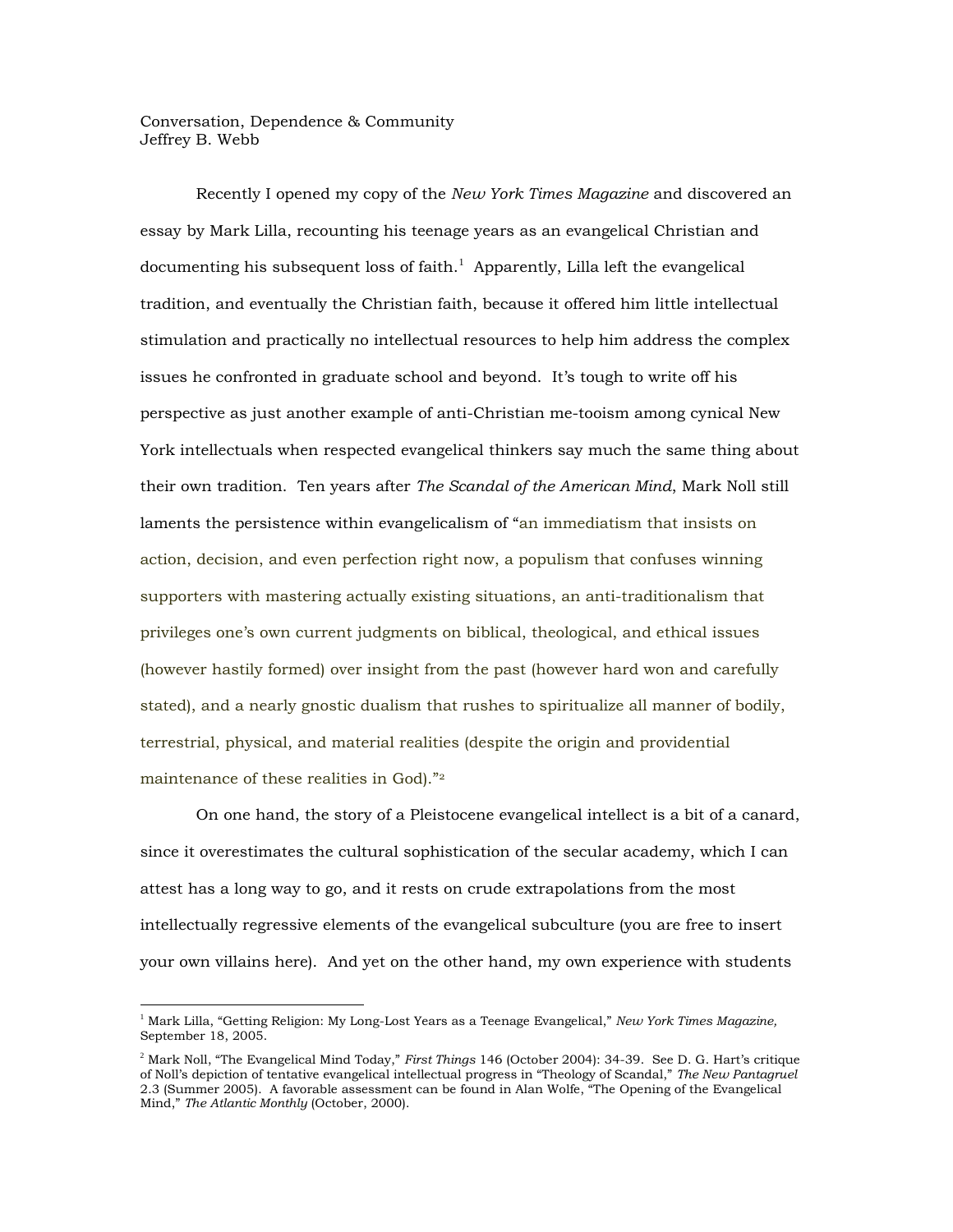from the evangelical subculture suggests that on the whole, they haven't been encouraged to read widely and think deeply. The majority seems to have nurtured unthinking prejudices against certain areas of scientific and humanistic inquiry (for instance, if you say the words "evolution" or "postmodernism" in the first class session of Western Civilization, you get a lot of negative responses, but very few could explain even the most basic concepts within these complex areas of thought). Nearly all of them have inherited an American disposition toward the liberal arts that perceives visual arts, music, theater, history, literature, philosophy, physics, mathematics, and so on as nice enough, but impractical and irrelevant—a mere adornment to the "real" education that prepares you for productive living.<sup>3</sup>

So yes, I suppose I share Noll's concern that thinking Christians are strangers in their own country, and I worry that some who come of age within the evangelical Christian subculture will conclude that their tradition has an impoverished view of the human intellect.4 Perhaps many more will wind up jaded and cynical about the Christian faith. I believe this is where I come into the picture. To the extent that I can get students to understand and embrace our highest ideals as a Christian institution of higher learning, to that extent I can put them on a path toward becoming reflective people who can articulate a system of belief informed by a broader understanding of the world. We tell our students that we are interested in "developing the whole person" and assisting them in understanding "all areas of human knowledge from the perspective of a Christian worldview," while cultivating an "arena for encounter with the world" in our classrooms, dormitories, auditoriums, and playing fields. We impress upon them the necessity of making a "critical and personal response to the issues encountered in the various fields of study" and thinking through the "relationship between their Christian

 $3$  The extent to which this sort of thinking has influenced even Christian intellectuals and professional educators is evident in the most recent issue of *CCCU Advance*, the newsletter of the CCCU, where President Bob Andringa refers to Christian higher education as an "industry" and potential students as a "market." Bob Andringa, "Transitions are Healthy," *CCCU Advance* (Fall 2005), 16.

<sup>4</sup> On the subject of Christian intellectual alienation, see Daniel Taylor, *The Myth of Certainty: The Reflective Christian & the Risk of Commitment* (Downer's Grove, IL, 1999).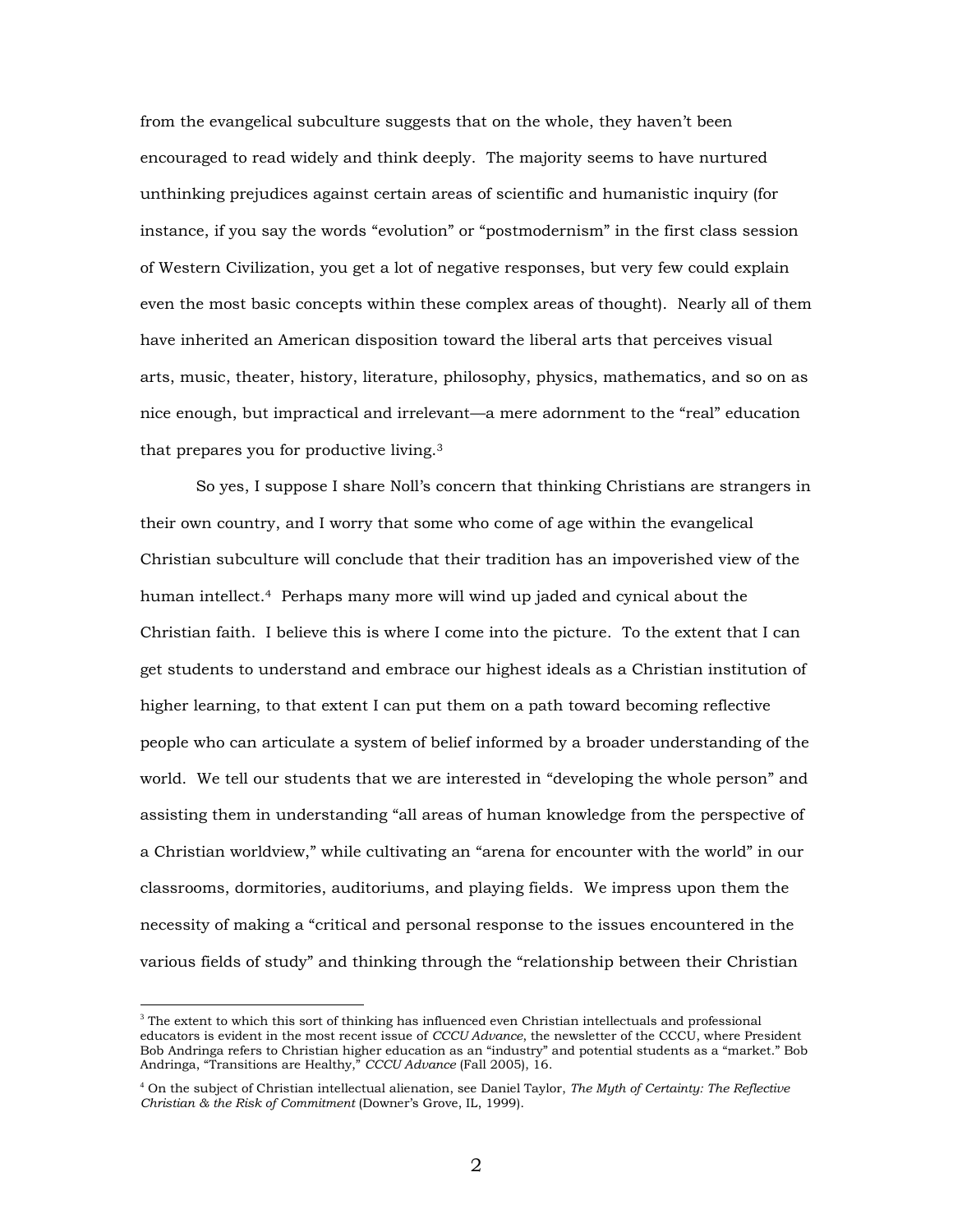faith, their academic pursuits, their career goals, and their personal lives." Perhaps my favorite lines come from the last paragraph of our Philosophy of Education statement in the Academic Catalog:

The University recognizes that it is unsuccessful if students learn information but are not challenged to rethink their values; students become familiar with a major field of study but are not ready to do independent and critical thinking in those fields; students learn about current problems, issues and controversies but feel no need to make personal responses to them; students maintain Christian beliefs and practices but insulate their Christian faith from other aspects of their experience and do not think through, broaden, and deepen their faith in response to the challenges presented both by their academic and career pursuits and by their awareness of current problems and issues.<sup>5</sup>

These statements suggest to prospective students that the people here at Huntington faculty, staff, and students—will push them to develop their capacity for critical thought and expect them to make a personal response to puzzling issues in different fields of study. It assumes that any faith worth its name will be improved by engaging complicated problems and addressing tough, perhaps even unanswerable questions.

I find myself strategically situated in this process, since historically, the traditional academic disciplines in the arts and sciences achieved their stature in the academy by posing foundational questions that fueled the search for truth. The modern historical profession, for example, began as a truth-seeking enterprise. As David Hume once said, history's chief end is to "discover the constant and universal principles of human nature."<sup>6</sup> Over the last fifty years, professional historians have grown less and less convinced that objectivity in historical research is possible or that constant and universal principles even exist.<sup>7</sup> I've encountered Christian historians who equate these developments to moral and philosophical relativism, or even nihilism. They interpret this "postmodern turn" in history as a challenge to faith. I sympathize

<sup>5</sup> "Introduction," *Huntington University Academic Catalog, 2005-2007*, pp. 15-16.

<sup>6</sup> Quoted in Carl L. Becker, *The Heavenly City of the Eighteenth-Century Philosophers* (New Haven, 1964), 71.

<sup>7</sup> Peter Novick, *That Noble Dream: The 'Objectivity Question' and the American Historical Profession* (Cambridge, 1988).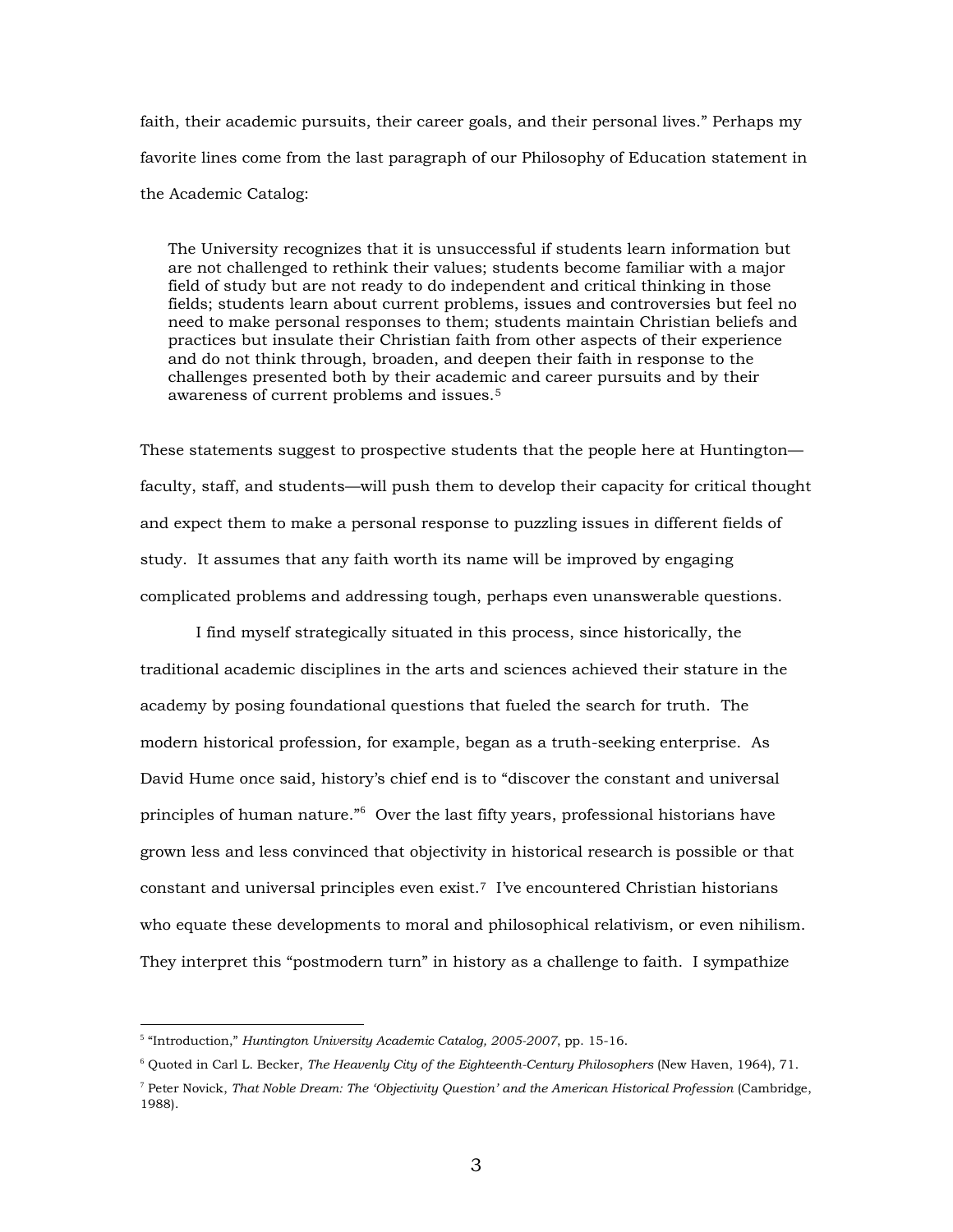with them, but I also believe that this has provided a much-needed corrective to Enlightenment modernism's obsession with consistency and certitude.

The historian in me is tempted by the seductions of intellectual consistency and certitude. They play on my human desire for perfect, God-like knowledge and complete individual autonomy. And yet the Christian in me remembers that we interpret the world through a divinely wrought, yet sin-infected organ. Our minds bear the image of the Creator, even as they suffer from the consequences of the fall:

But since the mind, itself, thought naturally capable of reason and intelligence, is disabled by besotting and inveterate vices not merely from delighting and abiding in, but even from tolerating His unchangeable light, until it has been gradually healed, and renewed, and made capable of such felicity, it had, in the first place, to be impregnated with faith, and so purified.<sup>8</sup>

In this passage in *The City of God*, St. Augustine describes what my good friend Jack Barlow, Sr. described to me as the noetic consequences of sin, which is repaired only by means of God's grace through the mediating work of Jesus Christ. If Hume constructs an autonomous human self, intellectually free to discover the universal principles of human nature through philosophical reflection on the human experience in the past, Augustine, on the other hand, perceives the human self as defective, dependent on God's grace for progress in understanding the true nature of reality.

My thinking about integration of faith and learning in the discipline of history was guided less by professional historians than by great Christian writers like St. Augustine, Thomas Merton, and G. K. Chesterton. In his book *Orthodoxy*, Chesterton highlights the fallacies of air-tight materialism, noting that the world is full of contradictions, and the Christian thinker has the means to account for them. The Christian thinker, he writes, "has always cared more for truth than for consistency. If he saw two truths that seemed to contradict each other, he would take the two truths

<sup>8</sup> St. Augustine, *The City of God* (New York, 2000), 346.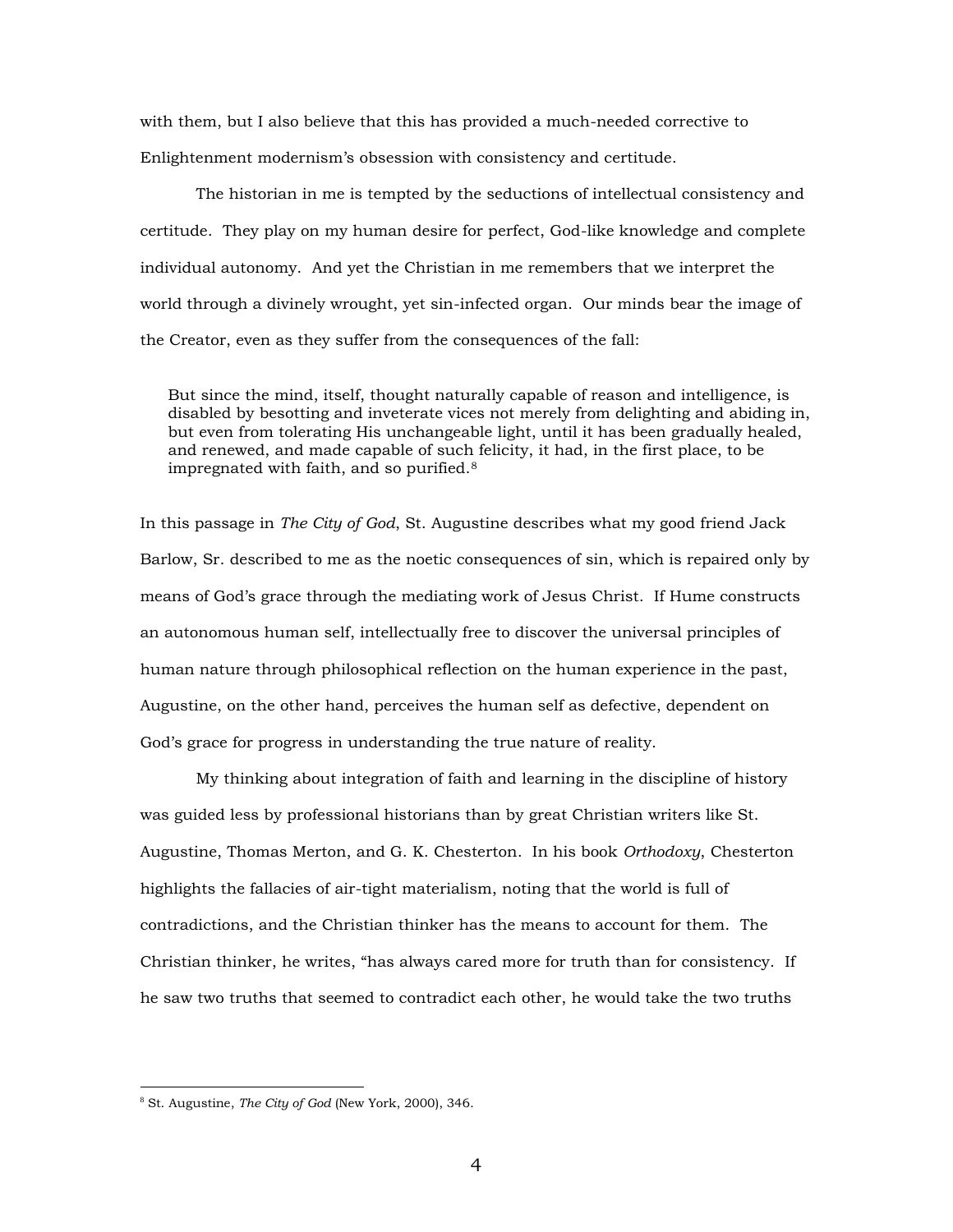and the contradiction along with them."9 He goes on to describe how the fetishism of the logician and the materialist for consistency and exactitude results in a truncated view of reality devoid of mystery and miracle. Only Christianity, Chesterton claims, can offer a way to account for what is logical about creation, together with the fabulous mystery and miracle of existence. As for the actual study of history, Chesterton shows how Christian belief results in a deeper and more satisfying understanding of the human condition. He accuses the materialists who focus on economics of missing the most important motives that shape history: "The truth is that the thing most present to the mind of man is not the economic machinery necessary to his existence; but rather that existence itself; the world which he sees when he wakes every morning and the nature of his general position in it."<sup>10</sup>

Chesterton illustrates the higher motives and aspirations that shape the historical narrative. And yes, Chesterton thought of history as a story, which had its apologetic uses in his writings: "I had always felt life first as a story: and if there is a story there is a story-teller."<sup>11</sup> Clearly Augustine thought this way too, since his major work, *The City of God*, is structured as a sweeping account of past, present, and future, utilizing the incarnation of Jesus as the pivotal moment of history. A bit after Chesterton's time, the postmodern agitation in the historical profession reintroduced the idea of narrative. Up to this point, monographs tended to be thematic explorations of various problems and issues, typically organized with no thought to conventions in the narrative form. As I entered graduate school, however, historians were rediscovering the power of narrative and began to use the narrative form to explore old problems and frame new questions.12 Narrative writers eschew historical patterns or general laws, preferring instead to place greater weight on temporality and context.

<sup>9</sup> G. K. Chesterton, *Orthodoxy* (San Francisco, 1995), 32.

<sup>10</sup> Chesterton, *Everlasting Man* (San Francisco, 1993), 138.

<sup>&</sup>lt;sup>11</sup> Ibid., 66.

 $12$  John E. Toews, "Intellectual History After the Linguistic Turn: The Autonomy of Meaning and the Irreducibility of Experience," *American Historical Review* 92 (October 1992): 879-907; Gabrielle M. Spiegel, *Practicing History: New Directions in Historical Writing After the Linguistic Turn* (London, 2005).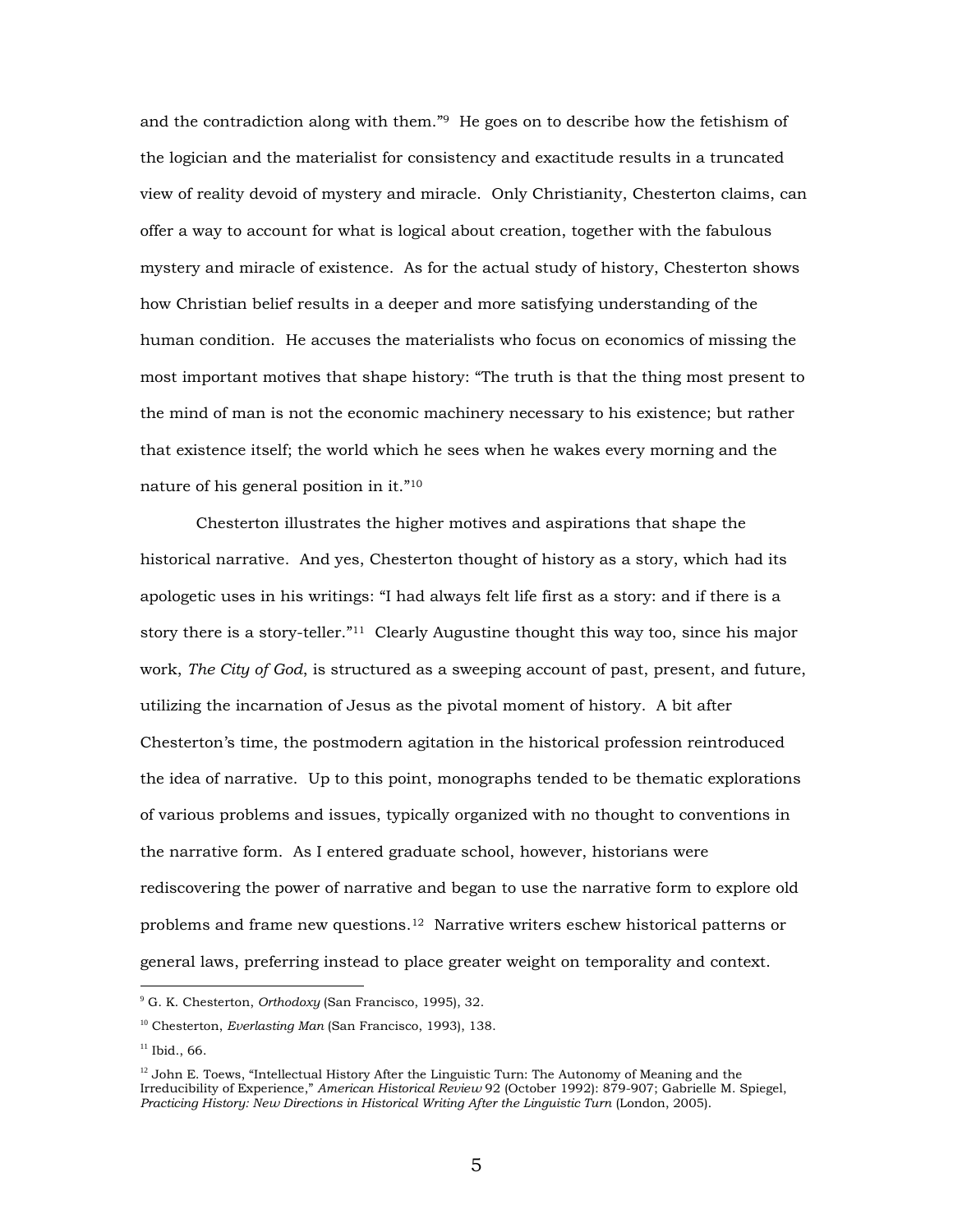They resist the empiricism of social-science history and stress the contingent nature of events. Throughout their work, they depict human beings as meaning-makers; people wrest meaning from the events that shape their lives, and these meanings are tangled in the vexing peculiarities of language. Narrative histories appreciate the *situatedness* of discursive practices, and by extension, human understanding.<sup>13</sup>

These approaches secure us from the danger of equating our verbalized descriptions of God, or our various doctrinal formulations, with Truth itself. They are representations of Truth expressed in language conditioned by social experience, symbolic expressions of an ineffable reality that lies beyond the ability of our minds to grasp completely.14 As the early Greek fathers attested, it is better to speak of the kernel of Truth embedded in the husks we call doctrines as something to be experienced—through worship, prayer, contemplation, and the sacrament—than to speak of it as something to be known and understood. Dionysius the Areopagite, for example, is known for having ventured a rather postmodern understanding of Christian belief in the face of uncertainty: "The things that are bestowed uniformly and all at once, so to speak, on the blessed Essences dwelling in Heaven, are transmitted to us as it were in fragments and through the multiplicity of the varied symbols of the divine oracles."<sup>15</sup> In other words, only when we are in God's presence can the Truth be fully known and understood.

I teach my students that humility of this sort is an intellectual virtue, making possible the practice of other virtues, like open-mindedness and curiosity. And we need

<sup>&</sup>lt;sup>13</sup> "Languages evolve in accordance with the effects of migrations, victories and defeats, fashions, and commerce; but not under the impulsion of any historicity possessed by the languages themselves. They do not obey any internal principle of development; they simply unfold representations and their elements in a linear sequence." Michel Foucault, *The Order of Things: An Archeology of the Human Sciences* (New York, 1970), 91. On the instability of concepts and methods, see Thomas S. Kuhn, *The Structure of Scientific Revolutions* (Chicago, 1996), 126. On the subject of mind, language, and meaning, see George Lakoff and Mark Johnson*, Metaphors We Live By* (Chicago, 2003).

 $14$  See, generally, the work of the Cappadocian Fathers, particularly Gregory of Nyssa. Denys the Areopagite also spoke of the inexpressibility of the essence of the divine, as described by Karen Armstrong in *A History of God: The 4,000 Year Quest of Judaism, Christianity, and Islam* (New York, 1993), 126.

<sup>15</sup> Quoted in James S. Cutsinger, ed., *The Fullness of God: Frithjof Schuon on Christianity* (Bloomington, Indiana, 2004), 17.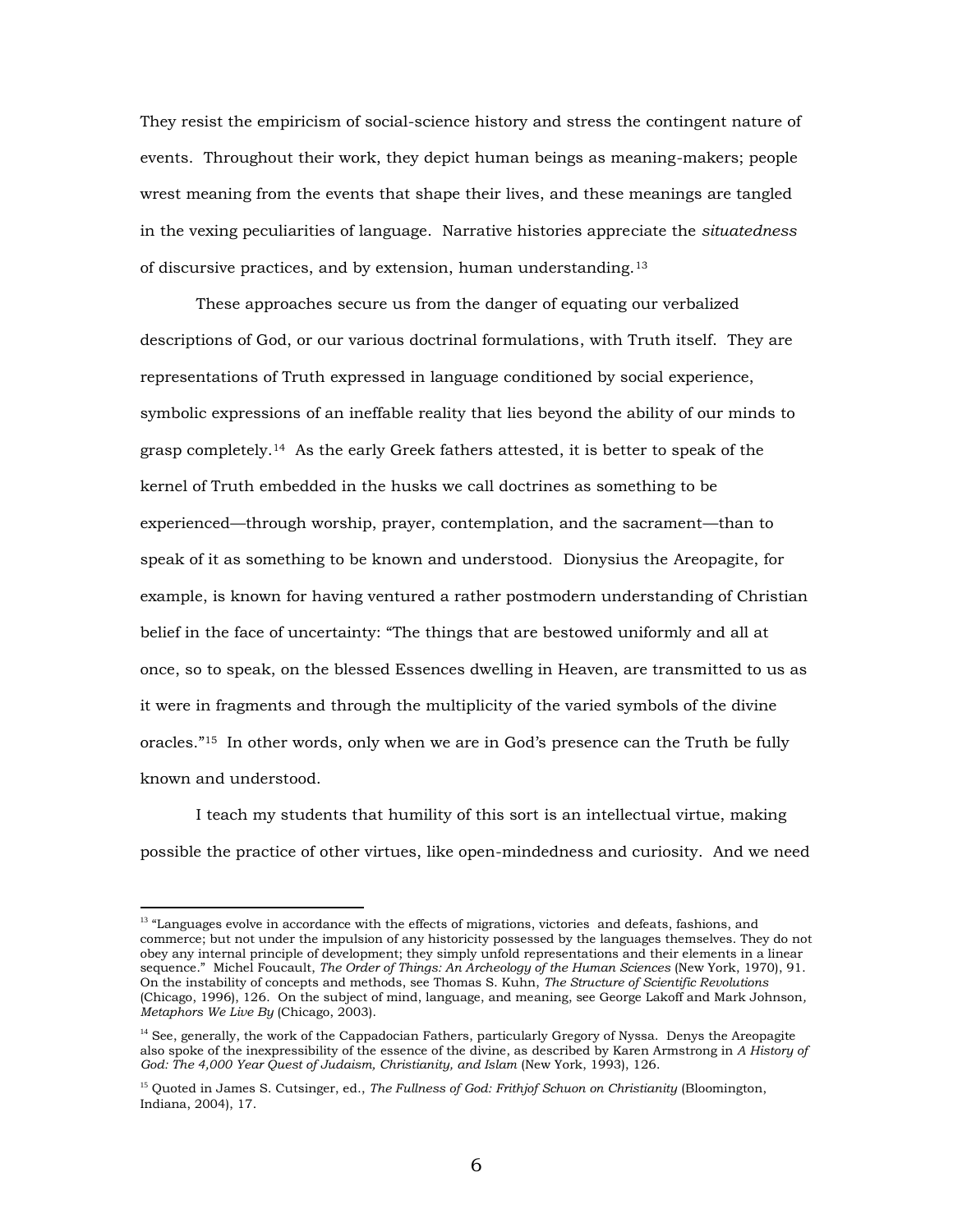more of this in the church and in society at large. I haven't told this to Jeff Berggren, but I don't ache for students with lofty GPAs or killer SAT scores. I do, however, long for students with a higher level of curiosity. Everyone in my line of work wants the same thing. But this isn't a paved expressway on the road through relativism to nihilism. I take seriously the Philosophy of Education statement in our Academic Catalog. It says, "challenges should include unsolved problems and open questions, as well as issues for which satisfactory solutions have already been worked out." A case in point might be the Trinity itself. It is the painstaking work of scores of thinking Christians who struggled to give expression to the unfathomable mystery of the triune Godhead, and the Nicene formula of three *hypostases* united in one *ousia.* This is a satisfactory solution that offers a ring within which to stage a conversation about the nature of God's activity in the world, about which the faithful in Christ must continue to dialogue. In Chesterton's view, the ring of orthodoxy, the "rigid guard of ethical abnegations and professional priests" makes possible a zone of interaction where you will find "the old human life dancing like children, and drinking wine like men." To his way of thinking, "in the modern philosophy the case is opposite; it is its outer ring that is obviously artistic and emancipated; its despair is within."<sup>16</sup>

In some ways Chesterton's metaphor helps to work through the problem of creativity within a context where epistemological commitments have been established. He explains that the ring of Christian orthodoxy permits the collision of passions that combine to make Christianity paradoxical (Jesus' humanity and divinity, or losing one's life to save it), and yet comprehensive to the point of offering resources for all of the intellectual problems generated by human inquiry. And the combination of opposites in Christianity has been a wellspring of human creativity throughout history, as artistic movements and theological schools have emerged to give human expression to our most mundane concerns and our highest aspirations. Ironically, the orthodox episteme

<sup>16</sup> Chesterton, *Orthodoxy*, 164.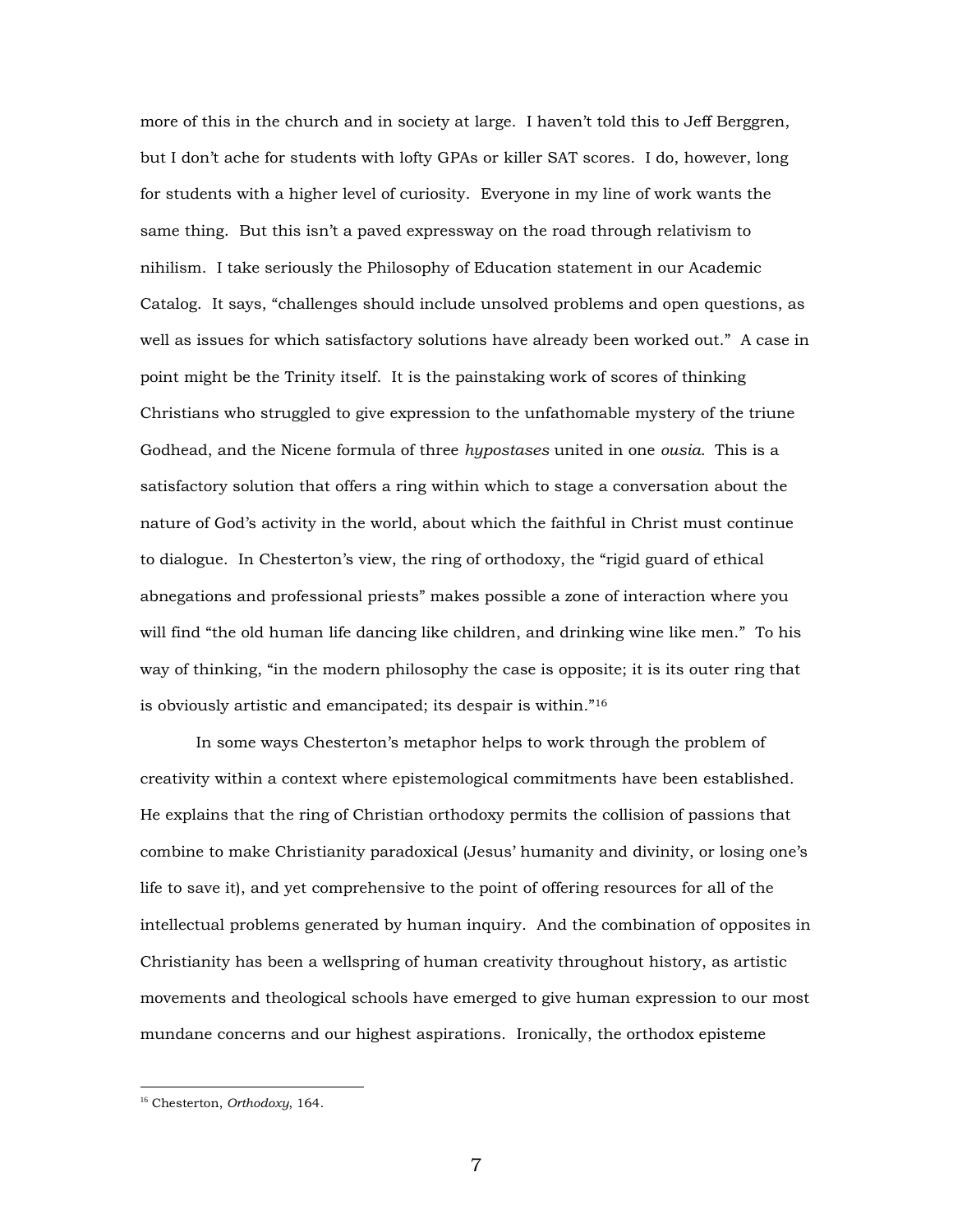liberates in a way that drudging materialism can never hope to do, with its crushing determinism and its diminished capacity for wonder.

Most importantly, and most relevant to my teaching, the ring creates a community, and community is the essential ingredient in sustaining a dialogue about Truth. In order to keep a conversation going, you have to rely on another person or group of people to remain engaged. To sustain a dialogue about God, we must recognize our dependence on the community of believers, and together we must rely on the continuous outpouring of grace that Augustine perceived in *The City of God.* If we believe we have finished our doctrinal edifice, then our conversation stops, our mutual engagement ceases, and we no longer remain dependent either upon God or upon one another. Again, it isn't hard to find examples of Christian heroes who have demonstrated the strength of their faith not by proclaiming the acquisition of some new truth, but by their continuous engagement with the community of believers who together recognize their dependence on God. I find particular inspiration in the faith journey of Thomas Merton, an intellectual who sought truth in leftist politics, existentialist philosophy, psychoanalytic theory and modern art, but came up short. It was only through truth-seeking in the context of relationships with faithful, yet openminded Christians that Merton discovered the purpose for which he had been created, having become "conscious of the fact that the only way to live was to live in a world that was charged with the presence and reality of God."<sup>17</sup>

Conversation, dependence, and community inform the way I teach my classes across the spectrum, from introductory courses in Western Civilization to upper division courses in my specialization. For instance, I begin nearly all of my Perspectives on Western Civilization sessions with a question. The question is not about the topic for the day per se, but about the problems we face as human beings in the contemporary world, which the material for the given day will help us to illuminate and

<sup>17</sup> Thomas Merton, *Seven Storey Mountain* (New York, 1976), 191.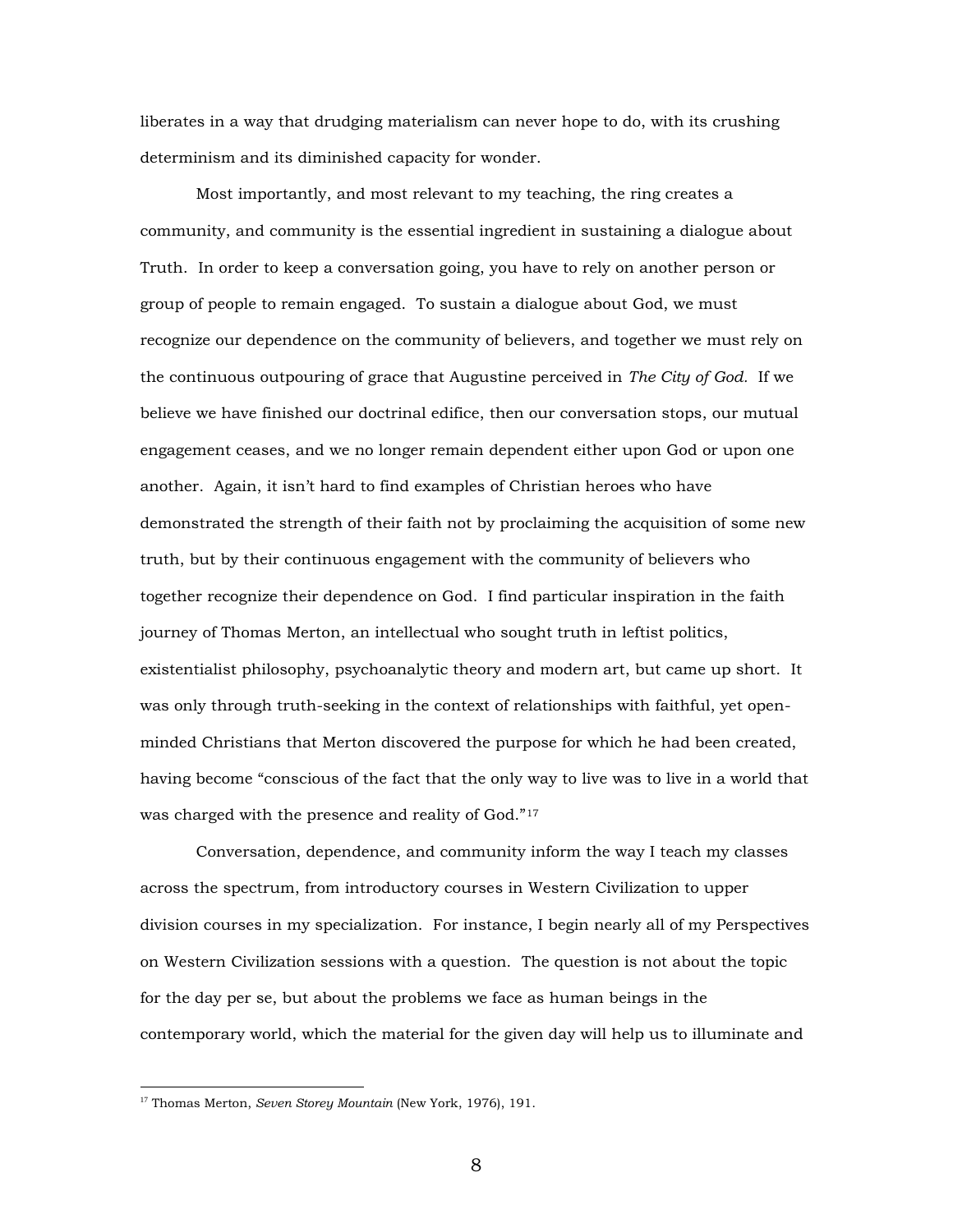explore. When we start our discussion on ancient Greece, for example, I ask my students what they believe is the kind of education that is "most worth having." Students will offer suggestions like street smarts, common sense, technical knowledge, and so forth; eventually I can prod them into referencing book learning, academic information, and even wisdom. We discuss Greek perspectives in Socrates, Plato, Aristotle, and so forth, then attempt to establish a consensus that knowledge about the ultimate reality—what I push them to perceive as God—trumps all the other types of knowledge. I want them to see that all the competing impulses of our culture that push us toward pragmatism and materialism must be challenged by educated people in order to rescue a vital faith that is worthy of our Lord. Other questions, like "what is a just society?" and "is it better to be an excellent human being or an excellent citizen?" (lifted from one of the Socratic dialogues) stimulate similar conversations about essential facets of the human condition.

Nearly all my upper level courses are based on intensive discussion over primary documents, and I strive to integrate student questions and comments into the collective fund of wisdom. A few years ago, I attended an NEH seminar in which the scholars present toyed with the idea of distributed cognition, the idea that some concepts are so complex and multi-faceted that they cannot have been discerned by a single human mind. In some sense, my upper level courses, like Civil War and Reconstruction, American Religious History, and Great Issues in American History proceed under the general assumption that together we can do better at understanding the complexities of the human experience in the past than any one of us can do alone. This is the disciplinary presumption that drives the historical profession, with its welter of methodologies and interpretive schools, each contributing in a small way to growing our collective understanding of the past. This idea guides my thinking in Great Issues in American History, to cite one example, in which students read great books in American political, intellectual, and cultural history, and explore together with me the implications of history-changing ideas for how we live today. At the end of the course,

9